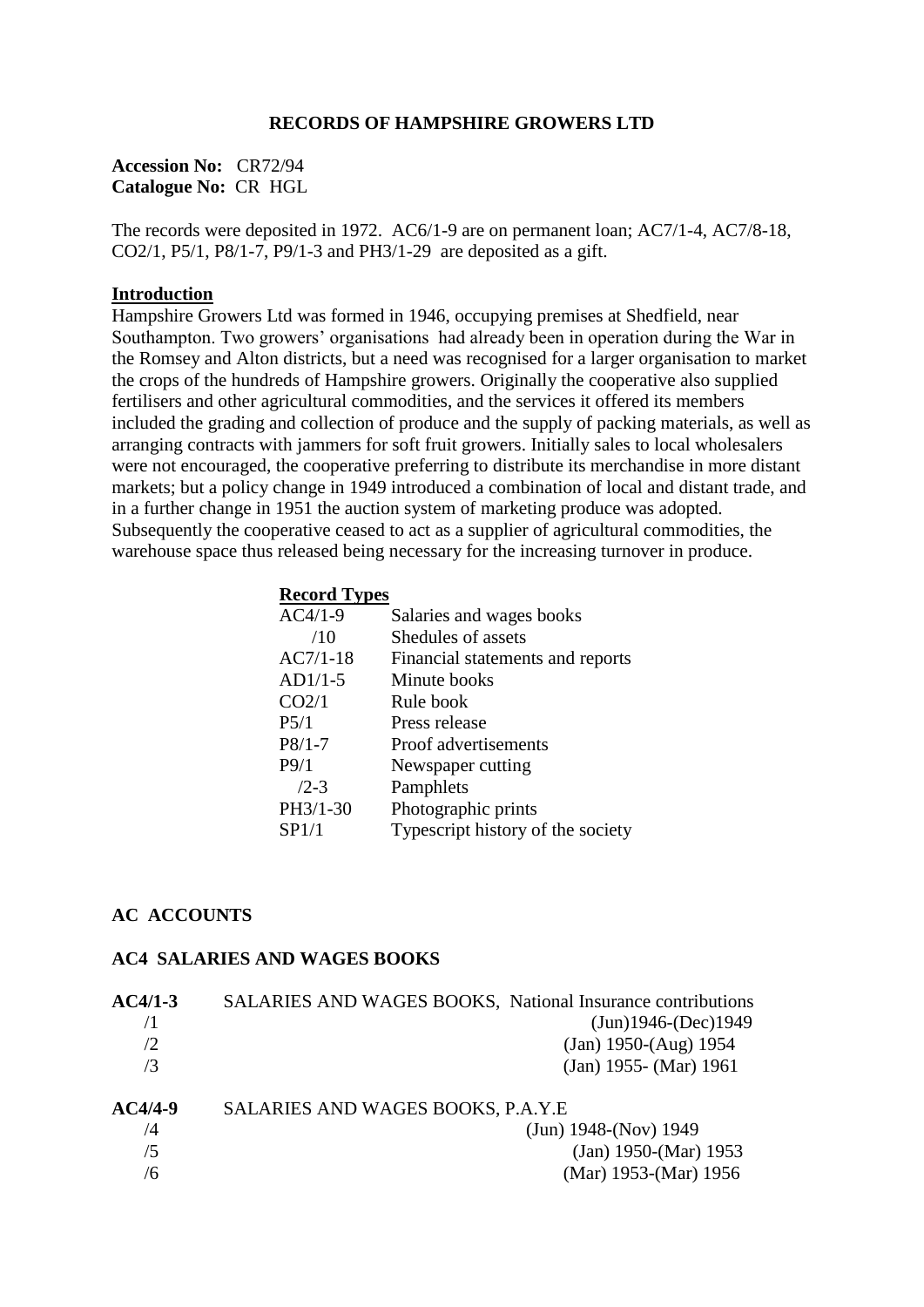|    | (Apr) $1956-(Apr)$ 1959 |
|----|-------------------------|
| /8 | $(Apr)$ 1959-(Mar) 1961 |
| /Q | (Oct) 1959-(Apr) 1961   |

## **AC6 OTHER ACCOUNTS**

| AC6/1 | <b>SCHEDULES OF ASSETS</b> | 1949-1962 |
|-------|----------------------------|-----------|
|       | (microfilm copy, MF39)     |           |

# **AC7 FINANCIAL STATEMENTS AND REPORTS**

| $AC7/1-18$ | ANNUAL FINANCIAL STATEMENTS and | 1954-1971 |
|------------|---------------------------------|-----------|
|            | directors' reports              |           |
|            | $(AC7/5-7)$ are photocopies)    |           |

## **AD ADMINISTRATIVE RECORDS**

### **AD1 MINUTE BOOKS**

| <b>AD1/1-5</b><br>MINUTE BOOKS (microfilm copies except for AD1/4) |           |  |
|--------------------------------------------------------------------|-----------|--|
| (MF 80)                                                            | 1946-1949 |  |
| (MF 80)                                                            | 1950-1957 |  |
| (MF 80)                                                            | 1957-1959 |  |
| (Original bound volume)                                            | 1960-1963 |  |
| (MF 39)                                                            | 1964-1969 |  |
|                                                                    |           |  |

## **CO2 COMPANY RECORDS**

| CO <sub>2/1</sub> | <b>RULE BOOK</b> | 1968 |
|-------------------|------------------|------|
|                   | 2 copies         |      |

## **P PUBLICATIONS AND PROMOTIONS RECORDS**

## **P5 PRESS RELEASES**

| P5/1                      | <b>PRESS RELEASE Success Comes to Hampshire</b> | $(29$ Apr) 1965 |
|---------------------------|-------------------------------------------------|-----------------|
|                           | Growers                                         |                 |
| <b>P8 PRINTING PROOFS</b> |                                                 |                 |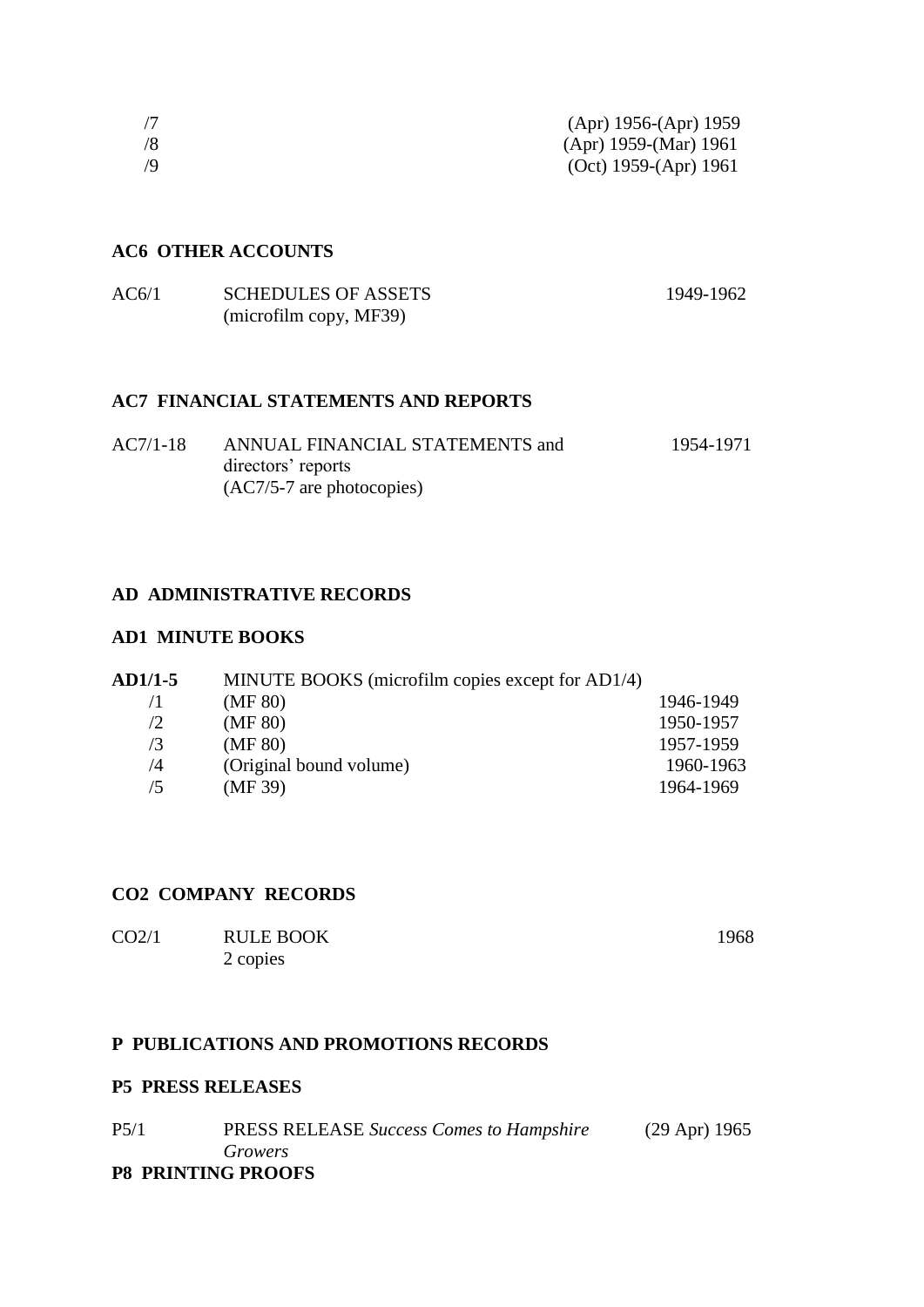| P8/1/1<br>/1/2     | PROOF ADVERTISEMENT in Hampshire<br>Federation of Young Farmers' Clubs Rally Programme<br>Accompanying letter | $(5$ May) 1958  |
|--------------------|---------------------------------------------------------------------------------------------------------------|-----------------|
| P8/2               | <b>PROOF ADVERTISEMENT Southern</b><br>Evening Echo                                                           | $(14$ Apr) 1959 |
| P8/3               | PROOF ADVERTISEMENT in Young Farmers'<br><b>Club Rally Programme</b>                                          | 1959            |
| $P8/4/1-2$         | PROOF ADVERTISEMENTS<br>For Southern Evening Echo                                                             | [c1959]         |
| P8/5               | PROOF ADVERTISEMENT                                                                                           | $[c1959-1960]$  |
| $P8/6/1-2$<br>/6/3 | PROOF ADVERTISEMENTS in the Fruit<br><b>Trades Journal</b><br>Accompanying letter                             | $(11$ Apr) 1960 |
| P8/7/1             | <b>ORIGINAL COPY</b> for advertisement in<br>Hampshire NFU Year Book                                          | (30 Nov) 1964   |
| 17/2               | PROOF ADVERTISEMENT of above                                                                                  |                 |

# **P9 PUBLICATIONS AND ADVERTISING RECORDS**

| P9/1 | NEWSPAPER ADVERTISEMENT (cutting) for<br>Hampshire Growers Ltd                                                                                            | $\lceil c1959\rceil$   |
|------|-----------------------------------------------------------------------------------------------------------------------------------------------------------|------------------------|
| P9/2 | <b>PAMPHLET</b><br>Advertisements for Use by Societies in the Local Press<br>Published by The Agricultural Central Co-Operative<br><b>Association Ltd</b> | $\lbrack c1959\rbrack$ |
| P9/3 | PAMPHLET<br>Regarding Pension and Life Assurance Scheme                                                                                                   | $\lceil c1969\rceil$   |

# **PH3 PHOTOGRAPHIC PRINTS**

| <b>PH3/1-15</b> | Miscellaneous black and white prints | $[1950s-1960s]$ |
|-----------------|--------------------------------------|-----------------|
| $\sqrt{1}$      | N.P. Hobson, general Manager         |                 |
| $/2 - 3$        | Hampshire Growers Ltd auction        |                 |
| $/4 - 6$        | Packhouse                            |                 |
|                 |                                      |                 |